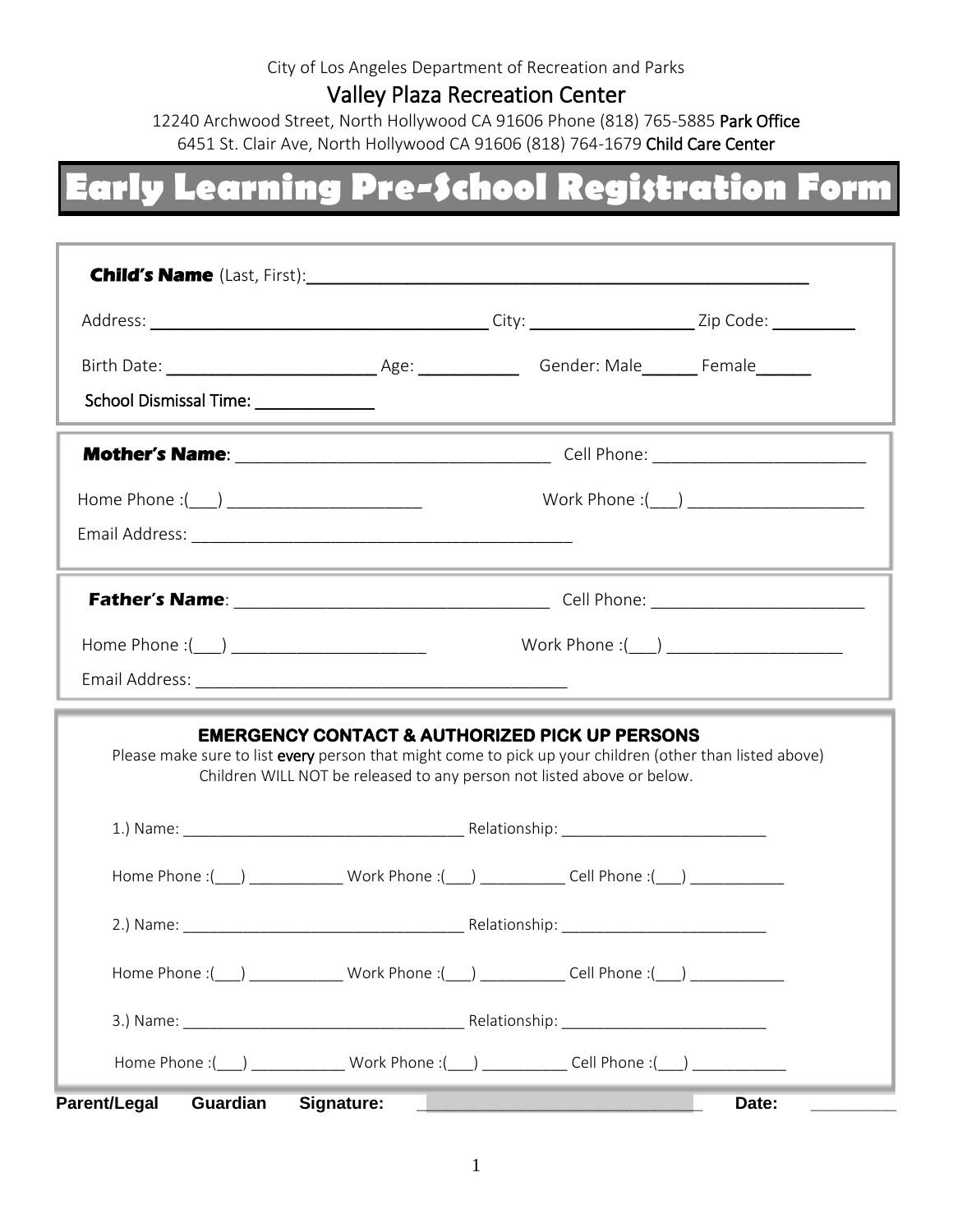#### City of Los Angeles Department of Recreation and Parks

### Valley Plaza Recreation Center

12240 Archwood Street, North Hollywood CA 91606 Phone (818) 765-5885 Park Office 6451 St. Clair Ave, North Hollywood CA 91606 (818) 764-1679 Child Care Center

### **Health History Form**

Please complete this form with the most recent and accurate information possible. This will help our staff with any extra information that may be pertinent to the care of your child. If there are any special needs your child may have due to diagnosed medical conditions (i.e. Autism, ADD, ADHD) we need to be made aware of them in order to assure proper care for your child. Some conditions may require a one-on-one provided by the family or state. Valley Plaza Recreation Center does not provide one-on-one supervision; all activities are group activities. Should anything happen that would alter this health history information; please let us know immediately.

| NAME:                                                   | Birth Date: |         |  |
|---------------------------------------------------------|-------------|---------|--|
| Parent/Guardian:<br>Home Phone: (                       |             | Work: ( |  |
| Doctor's Name:                                          | Phone: (    |         |  |
| Does your child have any special needs? Please Explain: |             |         |  |

\_\_\_\_\_\_\_\_\_\_\_\_\_\_\_\_\_\_\_\_\_\_\_\_\_\_\_\_\_\_\_\_\_\_\_\_\_\_\_\_\_\_\_\_\_\_\_\_\_\_\_\_\_\_\_\_\_\_\_\_\_\_\_\_\_\_\_\_\_\_\_\_\_\_\_\_\_\_\_\_\_\_\_\_\_\_\_\_

|                                                                                    |                                                                        | PLEASE CHECK IF YOUR CHILD HAS HAD THE FOLLOWING:                |                                                                  |
|------------------------------------------------------------------------------------|------------------------------------------------------------------------|------------------------------------------------------------------|------------------------------------------------------------------|
| Chicken Pox<br>Sinus Trouble<br>__Bed wetting<br>Diphtheria<br>Skin Rash<br>_Mumps | Headaches<br>__Hay Fever<br>Scarlet Fever Nose Bleeds<br>Heart Trouble | Rheumatic Fever<br>__Appendicitis<br>Constipation German Measles | Upset Stomach<br>Measles<br>Ear Infections<br>Fainting<br>Asthma |
|                                                                                    |                                                                        |                                                                  |                                                                  |
|                                                                                    |                                                                        |                                                                  |                                                                  |
|                                                                                    |                                                                        |                                                                  |                                                                  |
|                                                                                    |                                                                        |                                                                  |                                                                  |
| Has the child received medical treatment during the past year: Yes_______ No______ |                                                                        |                                                                  |                                                                  |
| Does child currently take medication? Yes                                          |                                                                        |                                                                  |                                                                  |
|                                                                                    |                                                                        |                                                                  |                                                                  |
|                                                                                    |                                                                        |                                                                  |                                                                  |
|                                                                                    |                                                                        |                                                                  |                                                                  |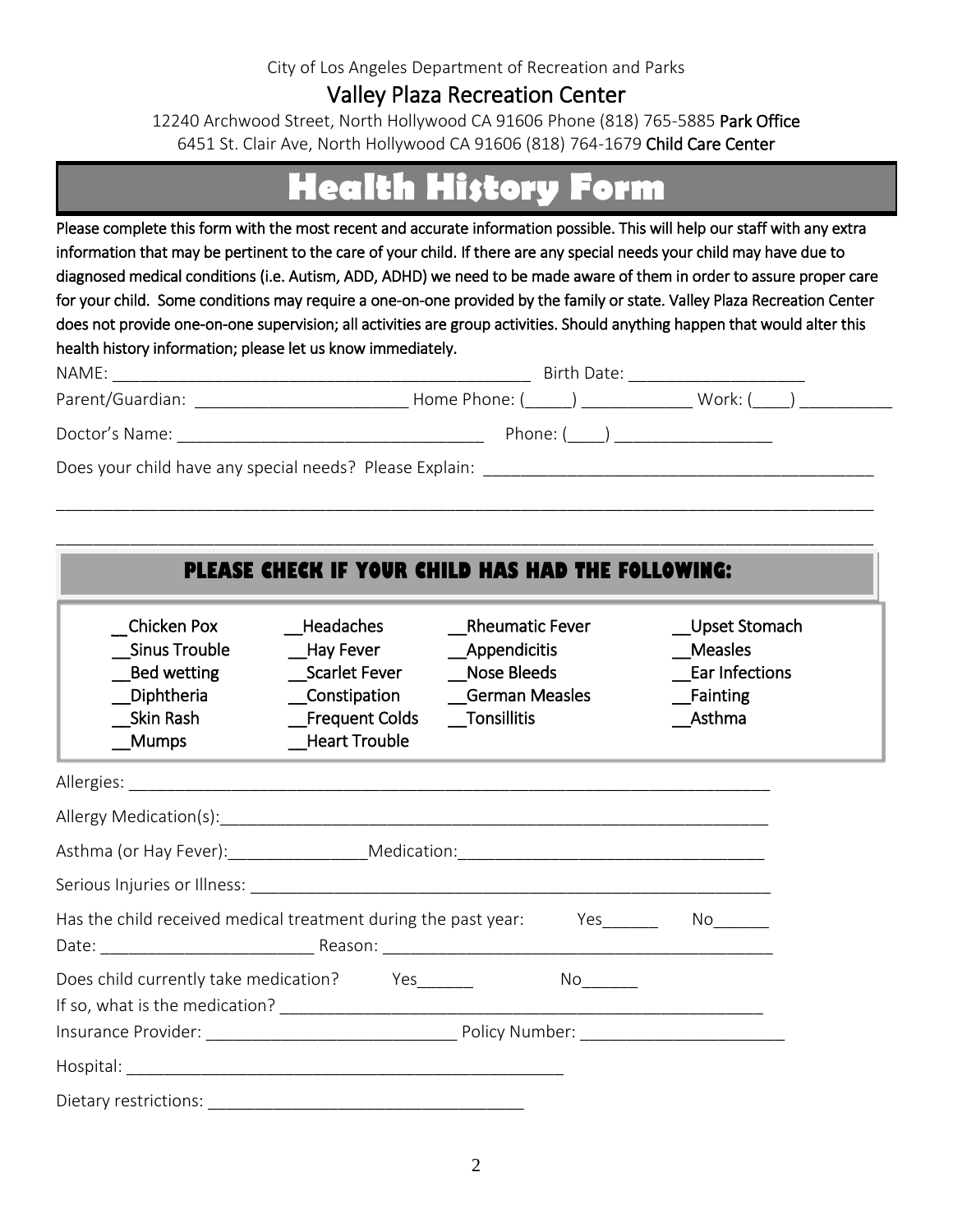### EARLY LEARNING PRE-SCHOOL RULES AND PROCEDURES 2019-2020 School Year

### 1. EARLY LEARNING PRE SCHOOL PROGRAM FEE:

Registration fee: \$130/month or \$50/week

The **MONTHLY FEE** must be paid even if your child will attend only one or a few days that month. Payment is due the FIRST OF EACH MONTH. IF PAYMENT IS LATE, A \$10.00 FEE WILL BE CHARGED. Children will not be admitted if payment has not been made.

- 2. Credit or Refund: No credit or refund will be given if your child is absent due to illness or other reasons.
- 3. Drop-off/Pick-up Procedure: We require a full signature of the person who picks-up your child as well as the time of pick-up. Your child will only be released to persons you have listed on "Authorized Pick-up List". We will accept over the phone or written release authorizations in emergency situations ONLY! It is for the protection of your child that we will not accept these. If you need to add or delete anyone from the "Authorized Pick-up List", you must do so in person in the office.
- 4. Early Learning Pre-School Hours: 8:30 am 12:30 pm

Please pick up your child on time. If your child is going to be picked up late, you must notify the office. (818-764-1679) Children will be turned over to the nearest LAPD Station after one hour if parents fail to pick up their child/children. There is a late pick-up fee of \$1.00 for every minute per child. In order to attend the Pre-School Program the following day, the late fees MUST BE PAID before 9:00am.

- 5. Discipline: APPROPRIATE BEHAVIOR FROM CHILDREN IS EXPECTED AT ALL TIMES! The staff will use the following discipline procedure: 1) Verbal warning, 2) Cool Down Period, 3) "Sad Gram" Notice is sent home. If child received 3 "Sad Gram" notices, he or she may be expelled Pre-School Program. Any serious misconduct will result in immediate dismissal.
- 6. Illness: No child will be admitted to program with a contagious illness, fever, rash, or lice problem. If your child becomes ill while in camp, you will be called and asked to pick him or her up within a half-hour.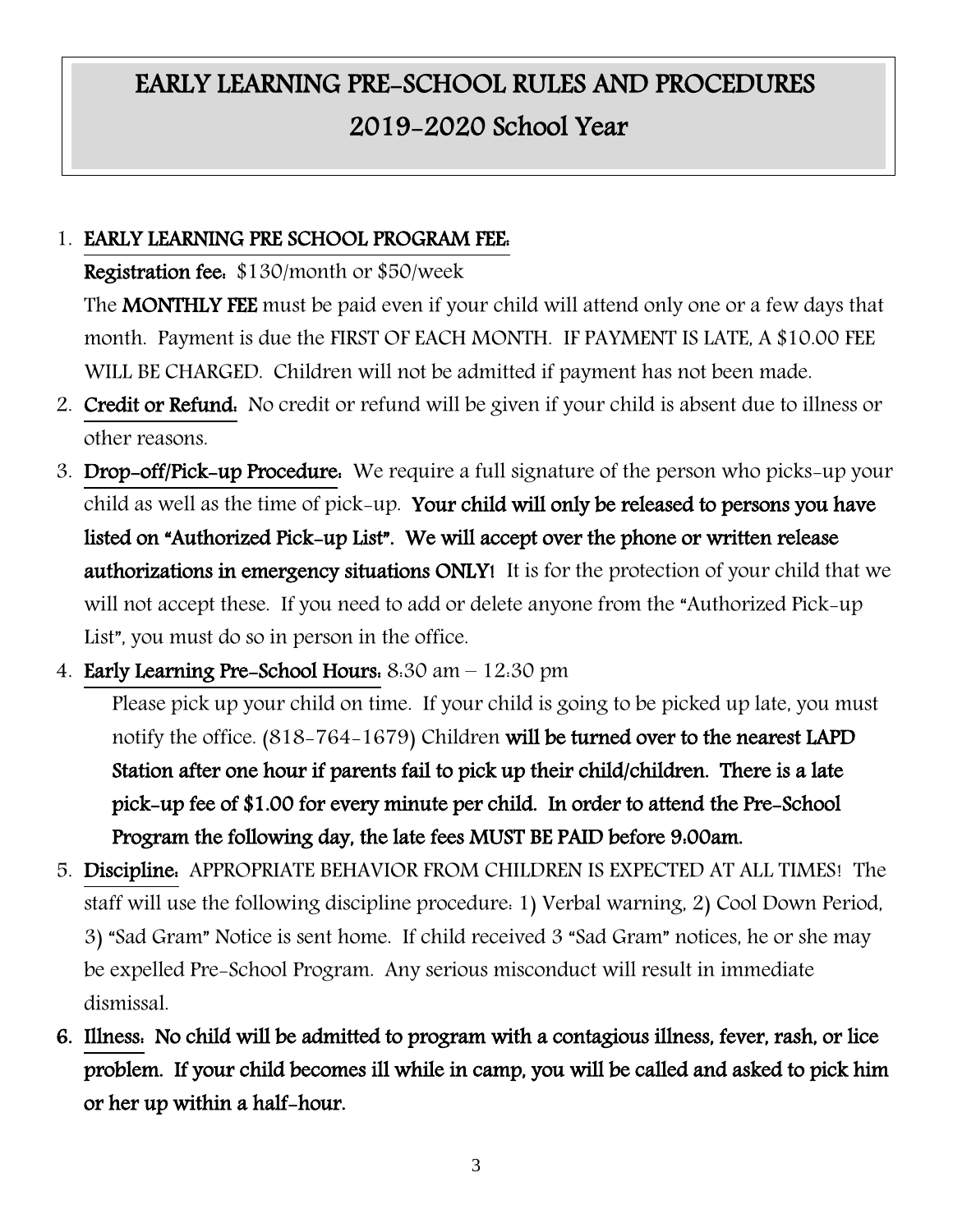- 7. Change of Address or Telephone number. You must notify us as soon as possible of any changes in your address or telephone numbers (home & work)
- 8. Name on Items: Your child must have his or her name on all personal belongings including jackets, backpacks, caps, lunch boxes, towels, and clothing articles.
- 9. Valuables: Your child must not bring items of value to camp as they may be lost or damaged. VALLEY PLAZA RECREATION CENTER IS NOT RESPONSIBLE FOR ANY LOST OR DAMAGED ITEMS. INITIAL:
- 10. Footwear: Only closed-toe shoes are permitted. No thongs, sandals, or slippers. We strongly recommend tennis shoes.
- 11. Lunch: Children must bring their own nutritious lunch every day. \*\*If your child has allergies or special dietary needs, please notify staff in writing so we may accommodate your child\*\*
	- 12. Holidays and City Closures: Our Program follows LAUSD school year calendar, and City of Los Angeles holiday Closures. The Early Learning Pre-School Program is closed on LAUSD Holidays and City of Los Angeles holidays. Please review the attached City Of Los Angeles Holiday Closures.

*\*\* Monday, October 14, 2019 and Monday, March 30, 2020 are City Holidays ONLY. Children are in school those days, but After School Program is CLOSED. Please make arrangements on those days for pick up.*

"I have read and understand the above mentioned rules and procedures of Valley Plaza Recreation Center's Program. I further agree that failure to comply with these rules and procedures may result in the removal of my child from the Early Learning Pre-School Program."

Signature of Parent Name of Child Date

\_\_\_\_\_\_\_\_\_\_\_\_\_\_\_\_\_\_\_\_\_\_\_\_\_\_\_\_\_\_\_\_\_ \_\_\_\_\_\_\_\_\_\_\_\_\_\_\_\_\_\_\_\_\_\_\_\_ \_\_\_\_\_\_\_\_\_\_\_\_